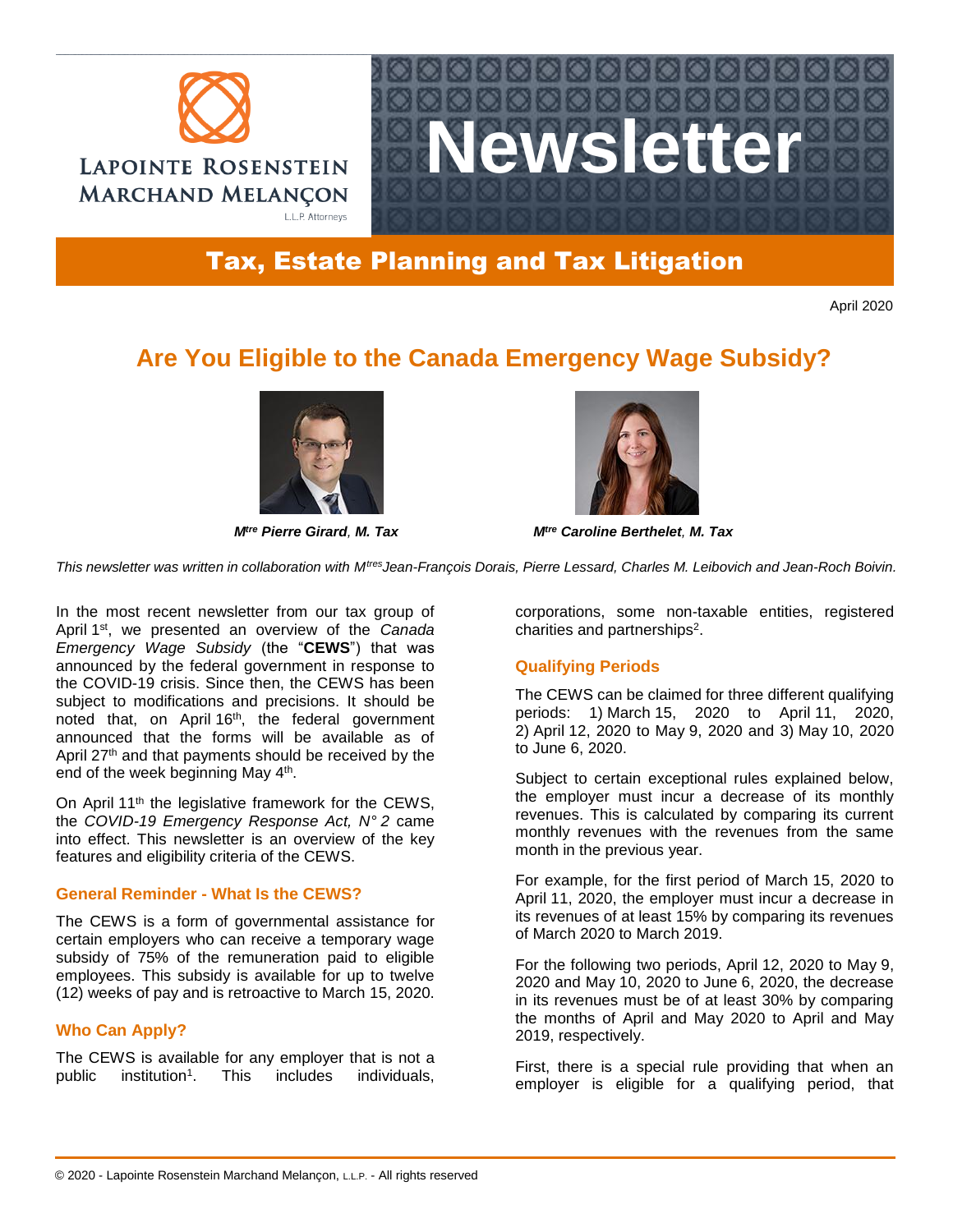employer is deemed to be automatically eligible to the CEWS for the following period.

In other words, if the employer has experienced a decrease in its revenues of at 15% for the first period (i.e. March 15, 2020 to April 11, 2020), the employer will automatically be eligible for the second period (i.e. April 12, 2020 to May 9, 2020).

The second exceptional rule applies to corporations that were not in operation as of March 1, 2019. For these employers, the reference period will automatically be the average of its revenues for the months of January and February 2020 for all of the three qualifying periods<sup>3</sup>.

Another special rule for all employers is the ability to choose as a comparison period the average revenues for the months of January and February 2020.To use this method as a reference, the employer must elect a choice and use it for all of the three qualifying periods.

The following table is a summary of the rules explained above:

| Qualifying<br>Period          | Decrease<br>of Revenues | <b>Reference Period</b><br>for Eligibility                                                                                                                                                                                        |
|-------------------------------|-------------------------|-----------------------------------------------------------------------------------------------------------------------------------------------------------------------------------------------------------------------------------|
| March $15-$<br>April 11, 2020 | 15%                     | • March 2020 over March<br>2019; or<br>The average of its<br>qualifying revenues<br>for<br>January and February<br>2020.                                                                                                          |
| April 12-<br>May 9, 2020      | 30%                     | • Was admissible for the<br>previous period due to<br>loss revenues in that<br>period <sup>4</sup> ; or<br>April 2020 over April<br>2019: or<br>The average of its<br>qualifying revenues<br>for<br>January and February<br>2020. |
| May 10 -<br>June 6, 2020      | 30%                     | • Was admissible for the<br>previous period due to<br>loss revenues in that<br>period <sup>5</sup> ; or<br>May 2020 over May<br>2019: or<br>The average of<br>its<br>qualifying revenues<br>for<br>January and February<br>2020.  |

## **Calculation of the Decrease in Revenues**

#### *Definition of "Qualifying Revenue"*

To calculate the decrease in revenues of the employer, its "qualifying revenue" for both the qualifying period and the reference period must be determined.

The "qualifying revenue" is revenue incurred in the normal course of the business of the employer<sup>6</sup> but excludes the following amounts:

- Amounts received for extraordinary items;
- Amounts received from persons or partnerships not dealing at arm's length with the eligible entity; and
- The CEWS amount<sup>7</sup>.

For a registered charity, this revenue will include gifts and other amounts received in the course of its ordinary activities<sup>8</sup>. The registered charity will also have the choice to elect that funding received from government sources will be excluded in the determination of its "qualifying revenue"<sup>9</sup> .

## *Calculation Method of the "Qualifying Revenue"*

In general, the employer's "qualifying revenue" is determined in accordance with its normal accounting practices, but the employer can choose to determine its revenues based on the cash method. In this case, this method will have to used for all of the qualifying periods<sup>10</sup>.

There are special rules for affiliated group of companies allowing them to choose to calculate their "qualifying revenue" either on a consolidated basis or separately. Each member of the group must choose the same method of calculation<sup>11</sup>.

There are also specific and complex rules that apply to employers in which all or substantially all of their "qualifying revenue" is received from related persons or partnerships that could make them eligible to the CEWS<sup>12</sup>.

## **Eligible employee**

The CEWS will be calculated separately for each employee. For the remuneration to be eligible for the CEWS, this employee must:

- Be employed in Canada for at least a week during a qualifying period; and
- Not be without pay from the employer for 14 or more consecutive days within the qualifying period<sup>13</sup>.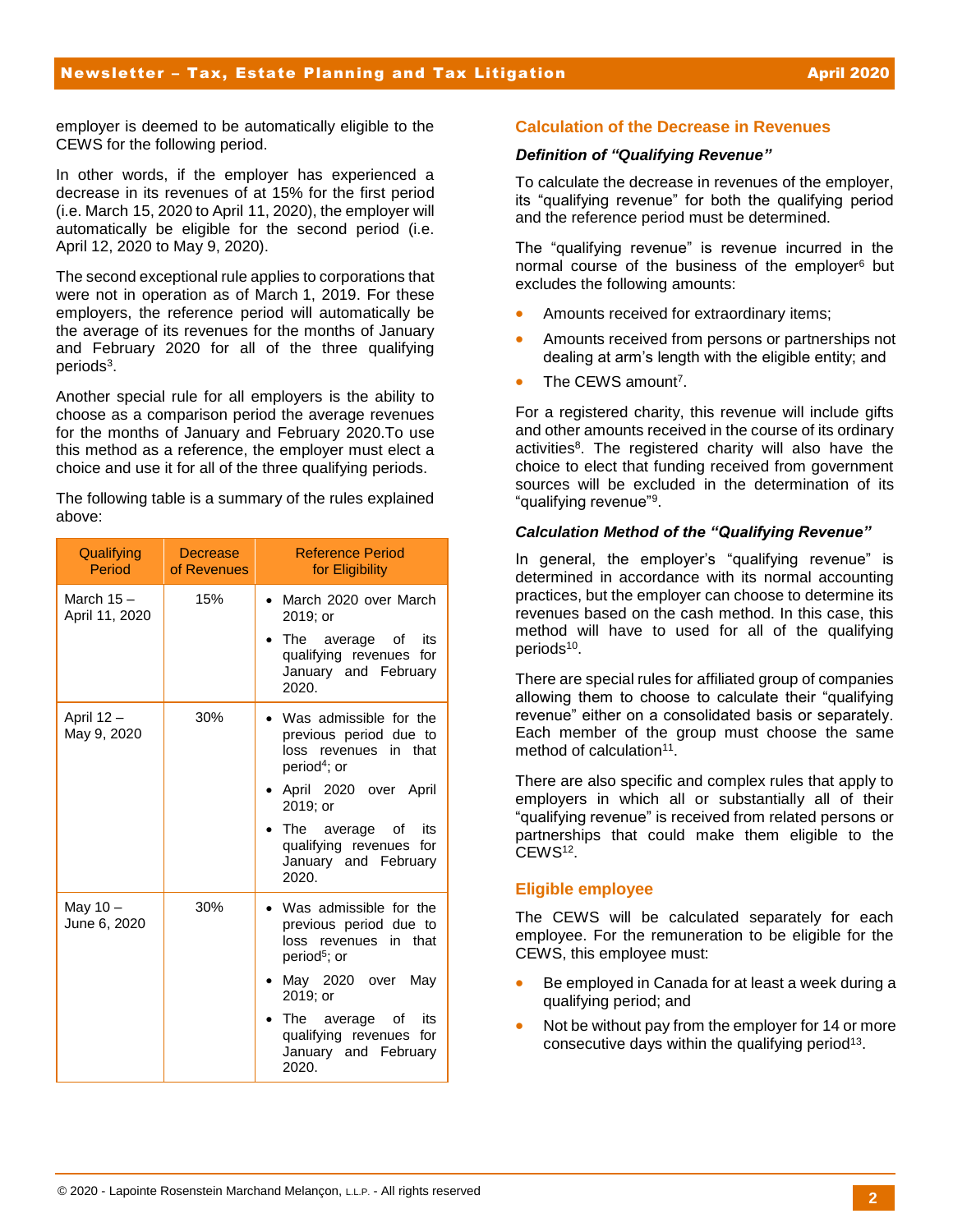## **Subsidy Amount**

#### *"Eligible Remuneration"*

"Eligible remuneration" is defined as salaries, wages, commissions and other amounts for which the employer must withhold amounts<sup>14</sup>. However, it excludes (i) retiring allowances, (ii) employee benefits from stock options, (iii) loans from the employer and (iv) temporary pay increases in comparison to the salary received before the crisis<sup>15</sup>.

## *Amount of the Subsidy*

The amount for the CEWS will be equal to the greater of  $(a)$  or  $(b)$ :

(a) the least of:

(i) 75% of the remuneration paid to the employee for that week;

(ii) \$847; and

(iii) if the employee does not deal at arm's length with employer, nil;

(b) the least of:

(i) the "eligible remuneration" paid to the employee for that week;

(ii) 75% of the weekly remuneration received by the employee before the crisis<sup>16</sup>; and

(iii) \$847.

In light of this formula, the CEWS for a new employee will be equal to 75% of the weekly "eligible remuneration" paid by the employer, up to a maximum of \$847.

#### *Non-Arm's Length Situations*

If the employee does not deal at arm's length with the employer, the CEWS will only apply if he was an employee during the period beginning on January 1, 2020 and ending on March 15, 2020. Moreover, the subsidy will be limited to 75% of the baseline remuneration, which is the pre-crisis average salary, up to a weekly maximum of \$847.

Moreover, if an employee works for more than one employer who do not deal at arm's length, the subsidy amount to be received will be calculated as if the employee was working for only one employer<sup>17</sup>.

#### *Additional Subsidy for Premiums*

If the employer pays a salary to an employee who is **not working for that week,** the employer will be eligible for an additional subsidy that will cover the following amounts:

- The employer's premium under the *Employment Insurance Act*;
- The employer's contribution under the *Canada Pension Plan* or under a *provincial pension plan* (the *Québec Pension Plan* for example); and
- The employer's premium under the *Québec Parental Insurance Plan*<sup>18</sup> .

It should be noted that employers must withhold and remit these premiums for each of the aforementioned programs. It is only when they receive their CEWS that these amounts will be reimbursed.

## *Amounts to be Deducted from the CEWS*

If the employer is also eligible for the previously announced subsidy of 10%, any amount received from this must be deducted from the CEWS amount to be received by the employer.

The same rule applies for all amounts received from the work-sharing benefit under the Employment Insurance Act<sup>19</sup>.

# **The CEWS: Taxable for the Employer**

The amount received by the employer is considered as being government assistance, which is taxable.

If the subsidy amount is received in July 2020 for the qualifying period beginning on March 15<sup>th</sup> and ending on April 11, 2020, the amount will be deemed to have been received on April 11, 2020 and will be included in the income of the employer as of that date<sup>20</sup>.

# **Additional Conditions**

To be eligible for the CEWS, the employer must meet the following conditions:

- Having, on March 15, 2020, a business number under which it is registered with the Minister to make remittances<sup>21</sup>;
- Filing an application in the prescribed form and manner before October 2020<sup>22</sup>; and
- The individual who has principal responsibility for the financial activities of the eligible entity attesting that the application is complete and accurate in all material respects<sup>23</sup>.

# **Anti-Avoidance Rules and Penalties**

The CEWS will be refused to any employer who participates in transactions that have the effect of reducing its "qualifying revenues" or qualifying the employee for the CEWS, if it is reasonable to conclude